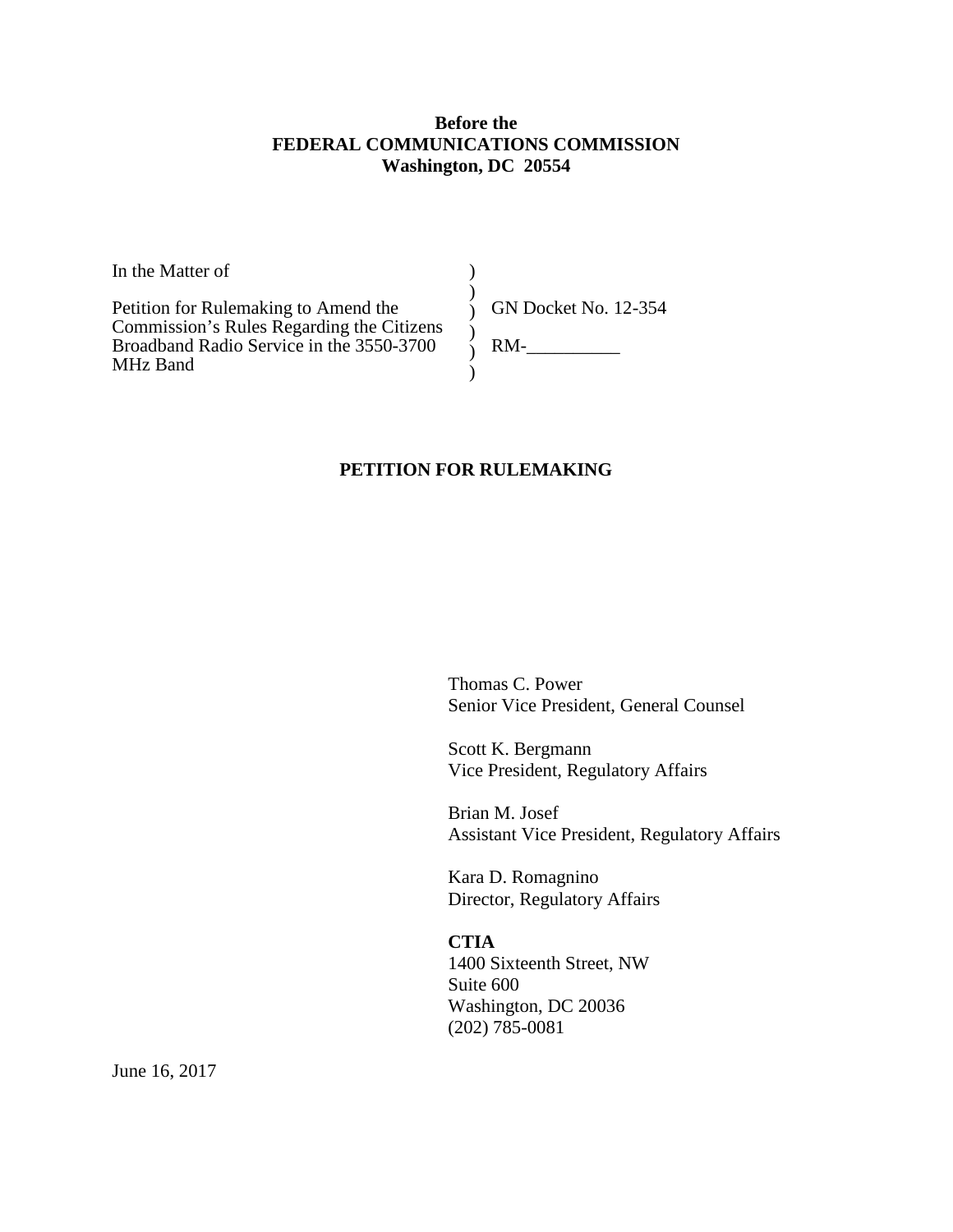# **TABLE OF CONTENTS**

| I.      |                                                                                                                                                                                |  |
|---------|--------------------------------------------------------------------------------------------------------------------------------------------------------------------------------|--|
| $\Pi$ . | A RULEMAKING TO REMOVE UNCERTAINTY FROM THE PRIORITY<br>ACCESS LICENSE FRAMEWORK WILL FACILITATE U.S. GLOBAL                                                                   |  |
| III.    | THE COMMISSION SHOULD AUTHORIZE PRIORITY ACCESS LICENSES<br>ON STANDARD, TEN-YEAR LICENSE TERMS WITH AN EXPECTATION                                                            |  |
| IV.     | THE COMMISSION SHOULD ASSIGN PRIORITY ACCESS LICENSES ON A<br>PARTIAL ECONOMIC AREA BASIS INSTEAD OF CENSUS TRACTS TO<br>SIMPLIFY THE LICENSING SCHEME AND REDUCE INTERFERENCE |  |
| V.      | SAS ADMINISTRATORS SHOULD PROTECT CBSD REGISTRATION                                                                                                                            |  |
| VI.     |                                                                                                                                                                                |  |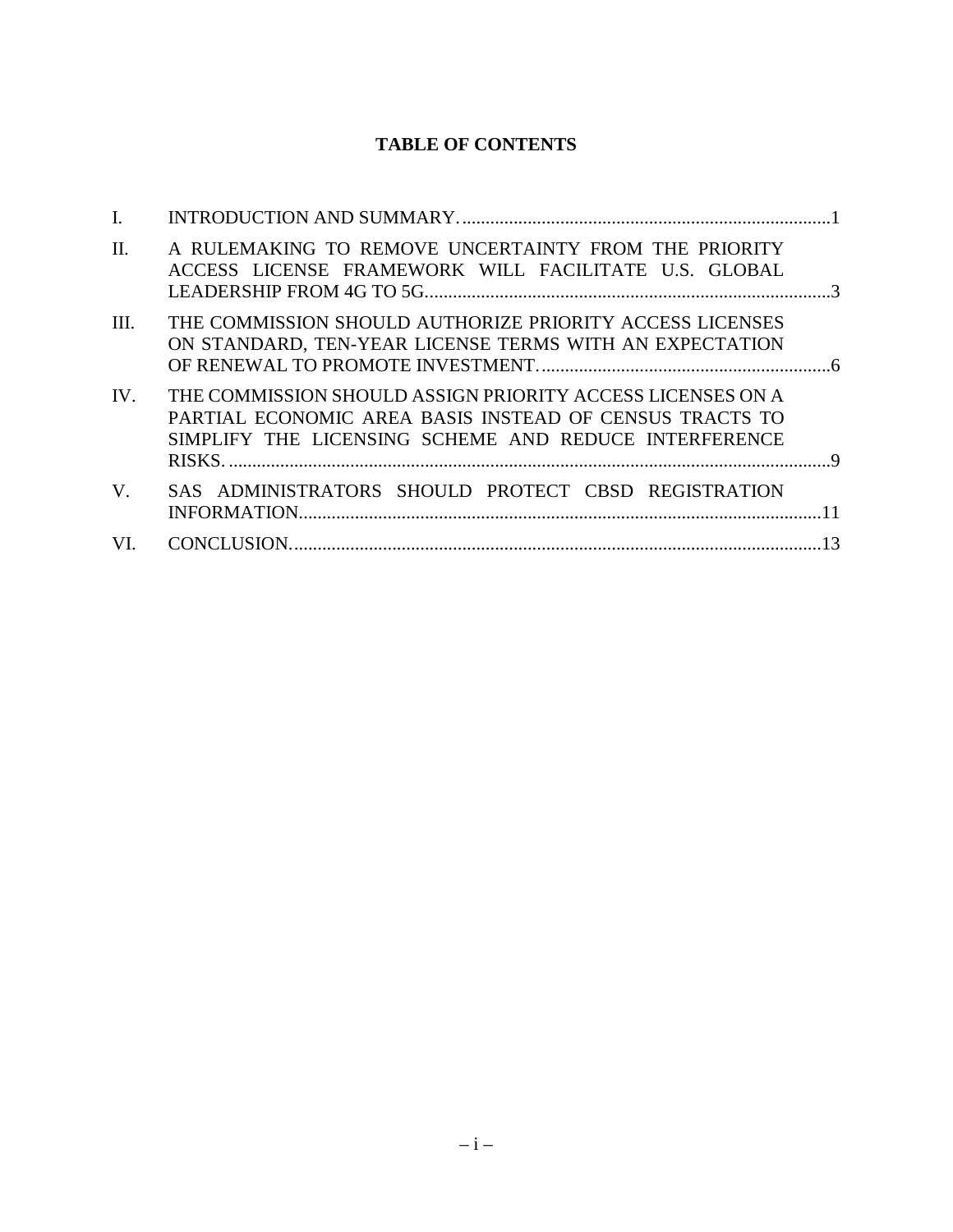#### **Before the FEDERAL COMMUNICATIONS COMMISSION Washington, DC 20554**

) ) )  $\lambda$ ) )

In the Matter of

Petition for Rulemaking to Amend the Commission's Rules Regarding the Citizens Broadband Radio Service in the 3550-3700 MHz Band

GN Docket No. 12-354  $RM-$ 

### **PETITION FOR RULEMAKING**

Pursuant to Section 1.401 of the Commission's Rules, CTIA requests that the Federal Communications Commission ("Commission") launch a rulemaking to make common sense changes to the Priority Access License ("PAL") framework in the Citizens Broadband Radio Service ("CBRS") established in the 3550-3700 MHz ("3.5 GHz") band. These changes will encourage investment in and development of this "innovation band," which holds promise for small cell deployment for mobile broadband.<sup>[1](#page-2-1)</sup> The 3.5 GHz band is a band of growing importance in the 5G portfolio, and a targeted rulemaking to remove PAL investment uncertainty will advance U.S. interests in extending our global leadership in wireless from 4G to 5G.<sup>[2](#page-2-2)</sup>

# <span id="page-2-0"></span>**I. INTRODUCTION AND SUMMARY.**

The Commission can act swiftly to make changes to the PAL regime and foster greater certainty and investment in the 3.5 GHz band without causing delay in the roll-out of the spectrum or deployment of the CBRS. The Commission need only make a handful of

<span id="page-2-1"></span> <sup>1</sup> *Amendment of the Commission's Rules with Regard to Commercial Operations in the 3550-3650 MHz Band*, Report and Order, 30 FCC Rcd 3959, 3995 ¶ 106 (2015) ("*3.5 GHz Order*"); *Amendment of the Commission's Rules with Regard to Commercial Operations in the 3550-3650 MHz Band*, Order on Reconsideration and Second Report and Order, 31 FCC Rcd 5011 (2016) ("*3.5 GHz Order on Reconsideration*").

<span id="page-2-2"></span><sup>&</sup>lt;sup>2</sup> Text of proposed rules to achieve these targeted objectives is attached hereto as Appendix A.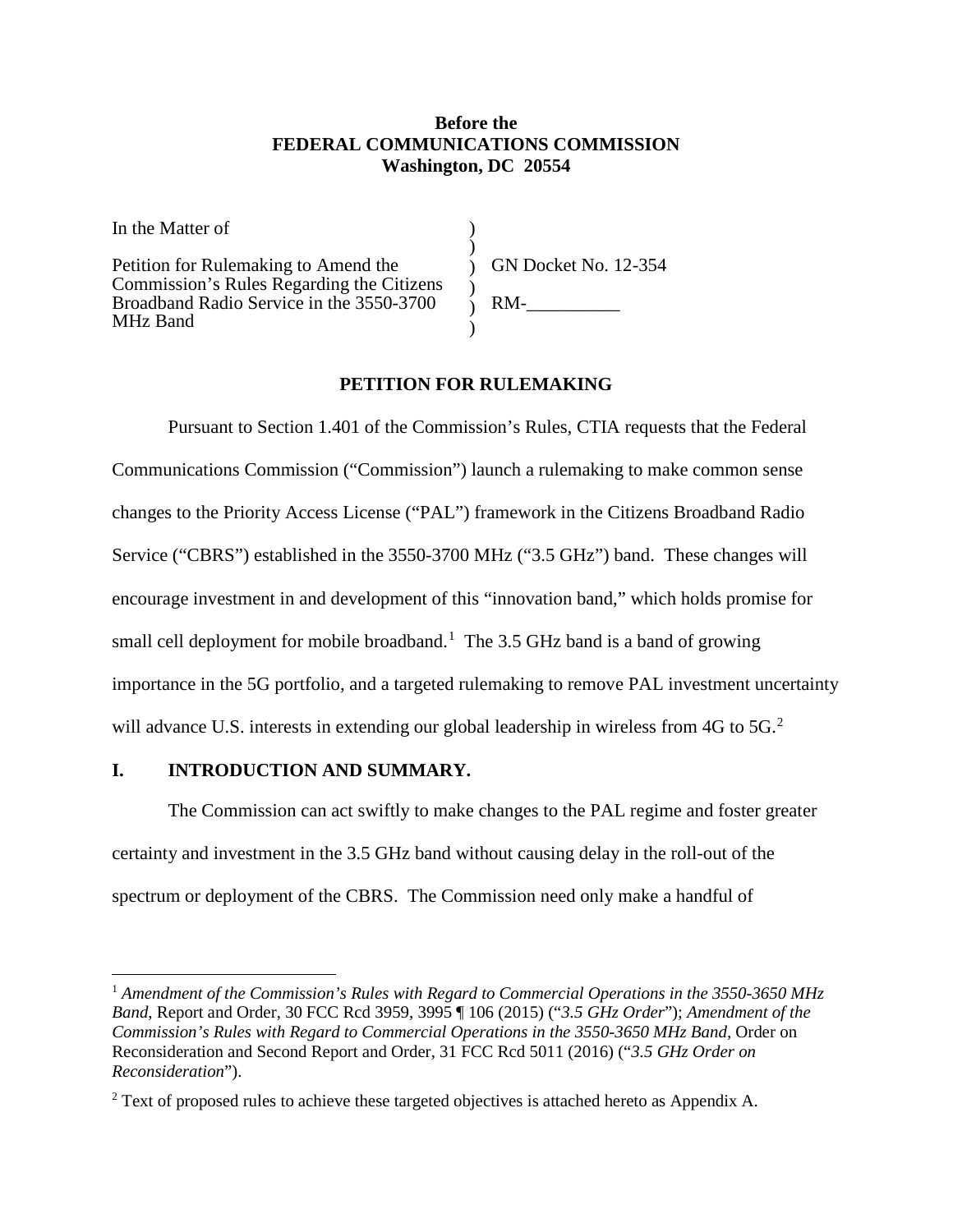modifications to the PAL licensing framework to give this innovation band a better chance at

success. Specifically, the Commission should:

- Change the PAL term from three years to a standard, ten-year license term with an expectation of renewal to promote investment in the band;
- Modify PAL areas to consist of Partial Economic Areas ("PEAs") instead of census tracts to simplify the licensing scheme and reduce interference risks; and
- Modify the requirements for Spectrum Access System ("SAS") Administrators' treatment of Citizens Broadband Radio Service Device ("CBSD") registration information in order to reduce security risks to user identify information and to protect sensitive deployment information from disclosure to competitors.

These actions will promote U.S. investment in the 3.5 GHz band and help the United States

extend global leadership in wireless from 4G to 5G.

The 3.5 GHz band will rely on a novel three-tiered spectrum access framework that led

then-Commissioner Pai to raise concerns as to whether such an approach would be

investment- and deployment-friendly.<sup>[3](#page-3-0)</sup> The existing PAL framework introduces needless layers

of uncertainty and complexity that undermine investment incentives and undercut the balance

between PALs and the General Authorized Access ("GAA") tier. A flawed PAL tier will likely

undermine the overall success of the band. As Commissioner O'Rielly noted when the

Commission adopted the *3.5 GHz Order*, "[s]ometimes, too much experimentation can harm and

ultimately delay successful deployment of new services."[4](#page-3-1) The targeted changes CTIA seeks are

designed specifically to improve the incentives for investment in the PAL framework.

Prompt action here will not delay CBRS deployment in the 3.5 GHz band. Indeed, if the Commission acts swiftly, it can conduct a rulemaking proceeding and amend the CBRS rules in

<span id="page-3-0"></span> <sup>3</sup> *3.5 GHz Order*, Statement of Commissioner Ajit Pai, 30 FCC Rcd at 4142 ("Because I am concerned that some of these decisions might hinder the types of investments and deployments necessary for this experiment to succeed, I will be voting to approve in part and concur in part.").

<span id="page-3-1"></span><sup>&</sup>lt;sup>4</sup> *Id.*, Statement of Commissioner Michael O'Rielly, 30 FCC Rcd at 4144.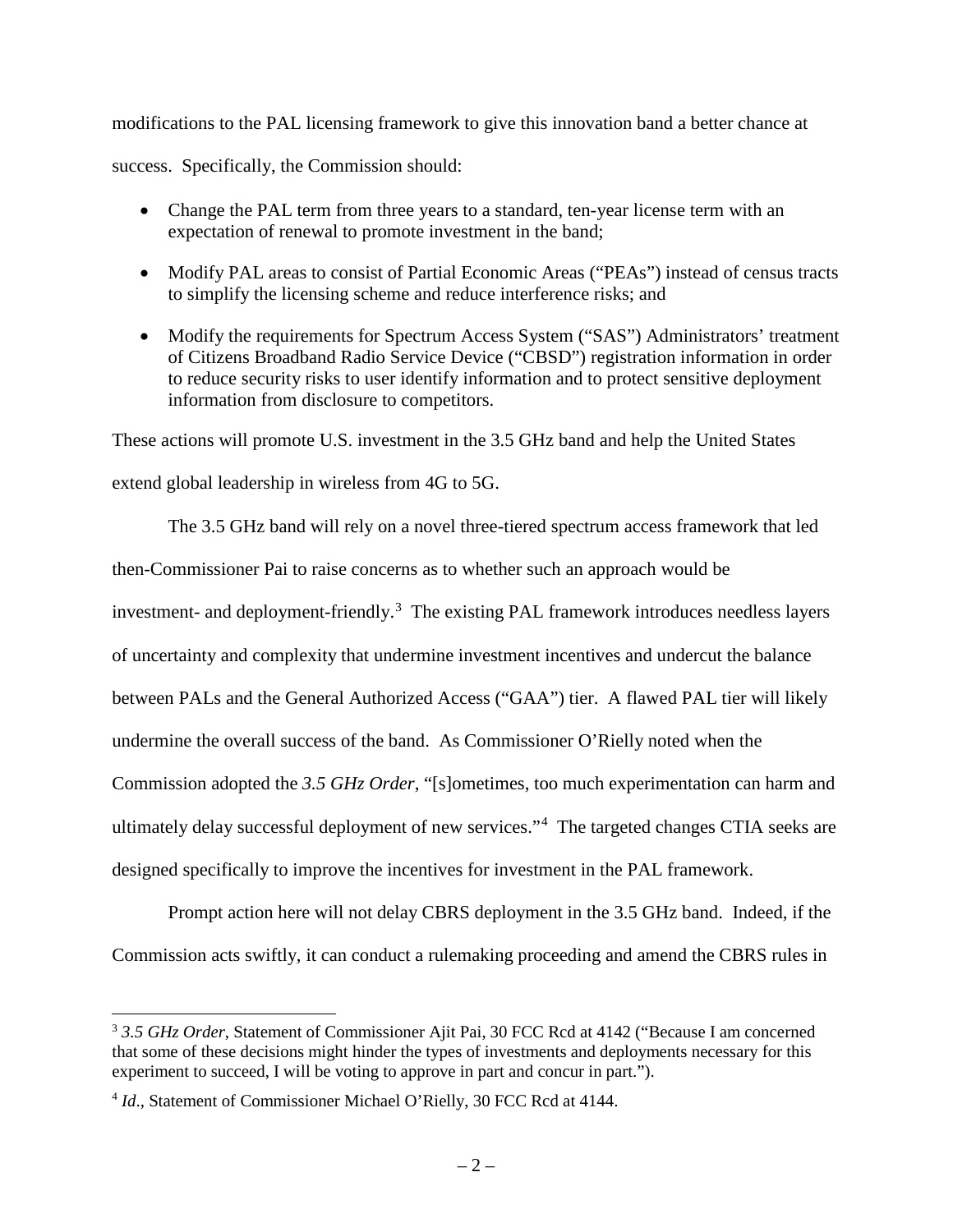just a few months. Industry continues to work through the standards process and to develop relevant equipment for the band, and the changes identified above would not alter or delay those ongoing processes.<sup>[5](#page-4-1)</sup> Moreover, SAS Administrators are continuing to develop their systems and do not have final FCC approval yet.<sup>[6](#page-4-2)</sup> The Commission can complete this targeted rulemaking quickly to address these issues, without causing delay.

### <span id="page-4-0"></span>**II. A RULEMAKING TO REMOVE UNCERTAINTY FROM THE PRIORITY ACCESS LICENSE FRAMEWORK WILL FACILITATE U.S. GLOBAL LEADERSHIP FROM 4G TO 5G.**

Chairman Pai recently stated, "[t]he United States must continue to lead the world in wireless innovation. We led the way in the deployment of 4G LTE, and we must do the same in 5G."[7](#page-4-3) The 3.5 GHz band is the *only* mid-band spectrum targeted for 5G use in the U.S., and the targeted changes sought here will create an investment environment for the 3.5 GHz band to flourish here as other nations target the 3 GHz frequencies for 5G.

As CTIA observed previously, providers will need some combination of low-, mid-, and high-band spectrum to provide consumers with the seamless 5G experience they will expect.<sup>[8](#page-4-4)</sup> Mid-band spectrum like the 3.5 GHz band provides coverage and capacity benefits, especially in dense urban/suburban markets, that are vital to meet consumers' increasing data demands and facilitate the transition to 5G.

<span id="page-4-1"></span> <sup>5</sup> Wireless Innovation Forum, *Spectrum Sharing Committee Project Roadmap* (Jan. 4, 2017), [http://www.wirelessinnovation.org/assets/SSC/ssc%20roadmap%20-%204%20january%202017.pdf.](http://www.wirelessinnovation.org/assets/SSC/ssc%20roadmap%20-%204%20january%202017.pdf)

<span id="page-4-2"></span><sup>6</sup> *Wireless Telecommunications Bureau and Office of Engineering and Technology Conditionally Approve Seven Spectrum Access System Administrators for the 3.5 GHz*, Public Notice, 31 FCC Rcd 13355 (WTB & OET 2016).

<span id="page-4-3"></span><sup>7</sup> Ajit Pai, Chairman, FCC, Remarks at the Carnegie Mellon University's Software Engineering Institute, *Bringing the Benefits of the Digital Age to All Americans*, at 7 (Mar. 15, 2017), [https://apps.fcc.gov/edocs\\_public/attachmatch/DOC-343903A1.pdf.](https://apps.fcc.gov/edocs_public/attachmatch/DOC-343903A1.pdf)

<span id="page-4-4"></span><sup>8</sup> Comments of CTIA, WT Docket No. 14-177, at 7-8 (filed Sept. 30, 2016).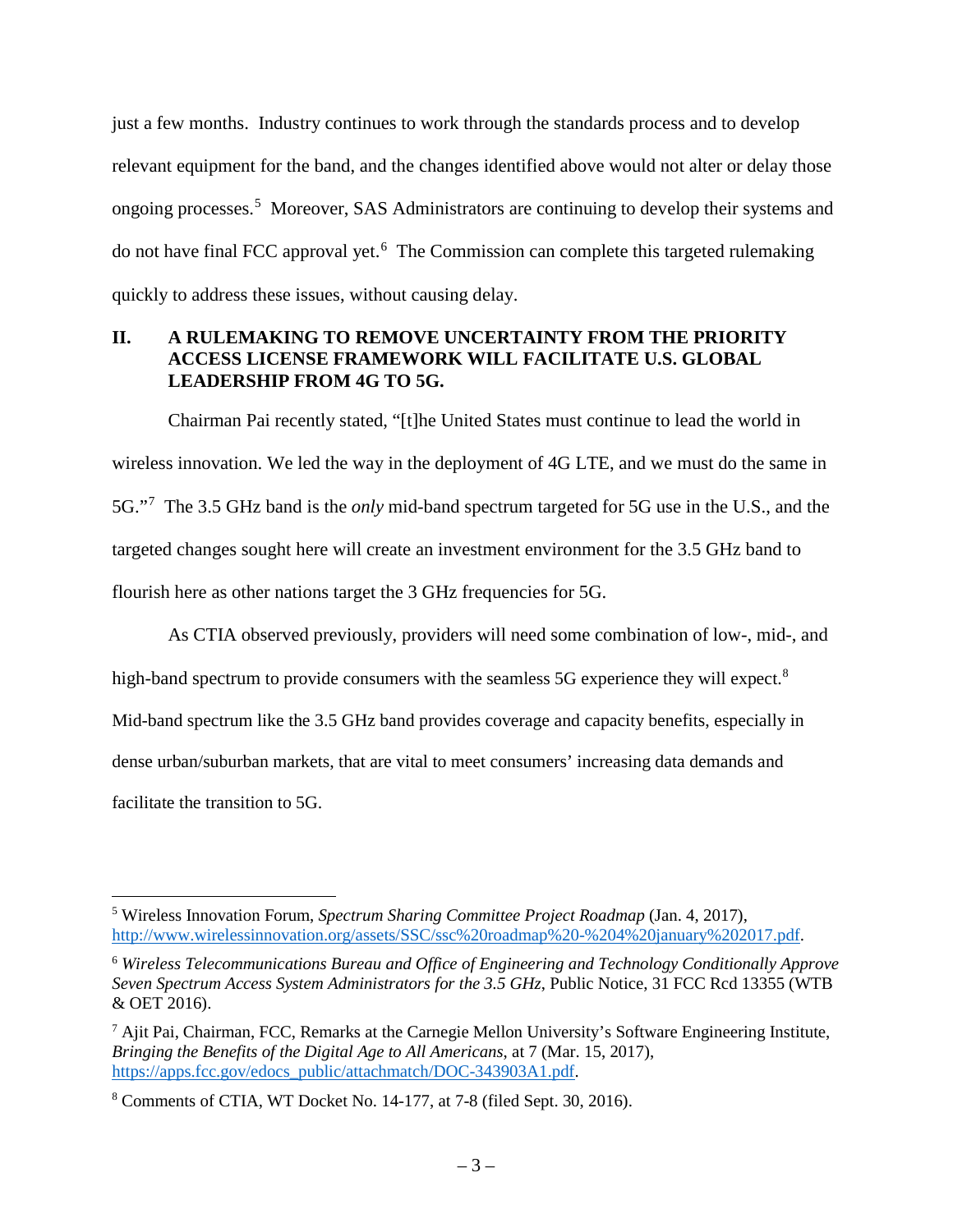Technology companies, equipment manufacturers, and wireless providers are

increasingly looking at the 3.5 GHz band for 5G, with an expanding focus in just the past several months. As T-Mobile has highlighted, "3.5 GHz spectrum is a core band for 5G deployment around the world."[9](#page-5-0) Qualcomm has observed, "[t]echnologies such as … 3.5 GHz CBRS are building blocks for future 5G networks that will take connected experiences beyond what is foreseeable today."[10](#page-5-1) For 5G, Ericsson has explained, 3.5 GHz is one of "[t]he most prominent band options," along with the *Spectrum Frontiers* frequencies and existing CMRS bands, as the band "provides very good mobile coverage."[11](#page-5-2) Nokia has announced a new 5G solution, based on specifications defined by the Verizon 5G Technology Forum ecosystem, that incorporates the 3.5 GHz band.[12](#page-5-3) And AT&T and Verizon have both obtained experimental authorizations to test new 5G radio systems in the 3.5 GHz band.<sup>[13](#page-5-4)</sup>

5G in the 3 GHz band is a global race, and the Commission should act here to remove uncertainty surrounding licensed, or PAL, use of the 3.5 GHz band. China, the European Union

<span id="page-5-0"></span><sup>&</sup>lt;sup>9</sup> Ex Parte Notice of T-Mobile, WT Docket No. 12-354 (filed May 4, 2017).

<span id="page-5-1"></span><sup>10</sup> Qualcomm, *Small Cells: Enhancing coverage, capacity and experiences with shared/unlicensed spectrum* (Feb. 22, 2017), [https://www.qualcomm.com/news/onq/2017/02/22/small-cells-enhancing](https://www.qualcomm.com/news/onq/2017/02/22/small-cells-enhancing-coverage-capacity-and-experiences-sharedunlicensed)[coverage-capacity-and-experiences-sharedunlicensed.](https://www.qualcomm.com/news/onq/2017/02/22/small-cells-enhancing-coverage-capacity-and-experiences-sharedunlicensed)

<span id="page-5-2"></span><sup>11</sup> Ericsson Technology Review, *Fixed Wireless Access on a Massive Scale with 5G*, at 9 (Dec. 16, 2016), [https://www.ericsson.com/assets/local/publications/ericsson-technology-review/docs/2016/etr-5g-and](https://www.ericsson.com/assets/local/publications/ericsson-technology-review/docs/2016/etr-5g-and-fixed-wireless-access.pdf)[fixed-wireless-access.pdf.](https://www.ericsson.com/assets/local/publications/ericsson-technology-review/docs/2016/etr-5g-and-fixed-wireless-access.pdf)

<span id="page-5-3"></span><sup>12</sup> Press Release, Nokia, *Nokia heralds 5G era with commercial end-to-end 5G FIRST #MWC17* (Feb. 26, 2017), [https://www.nokia.com/en\\_int/news/releases/2017/02/26/nokia-heralds-5g-era-with-commercial](https://www.nokia.com/en_int/news/releases/2017/02/26/nokia-heralds-5g-era-with-commercial-end-to-end-5g-first-mwc17)[end-to-end-5g-first-mwc17.](https://www.nokia.com/en_int/news/releases/2017/02/26/nokia-heralds-5g-era-with-commercial-end-to-end-5g-first-mwc17)

<span id="page-5-4"></span><sup>&</sup>lt;sup>13</sup> FCC Experimental Authorization, File No. 0540-EX-ST-2017 (May 22, 2017), [https://apps.fcc.gov/els/GetAtt.html?id=191870&x=](https://apps.fcc.gov/els/GetAtt.html?id=191870&x).; FCC Experimental Authorization, File No. 0112 EX-CM-2016 (Jan. 27, 2017), [https://apps.fcc.gov/els/GetAtt.html?id=187080&x=](https://apps.fcc.gov/els/GetAtt.html?id=187080&x).; *see also* Monica Alleven, *AT&T Labs wants experimental license to test fixed non-line-of-sight at 3.5 GHz*, FIERCE WIRELESS (Sep. 1, 2016), [http://www.fiercewireless.com/tech/at-t-labs-wants-experimental](http://www.fiercewireless.com/tech/at-t-labs-wants-experimental-license-to-test-fixed-non-line-sight-at-3-5-ghz)[license-to-test-fixed-non-line-sight-at-3-5-ghz.](http://www.fiercewireless.com/tech/at-t-labs-wants-experimental-license-to-test-fixed-non-line-sight-at-3-5-ghz)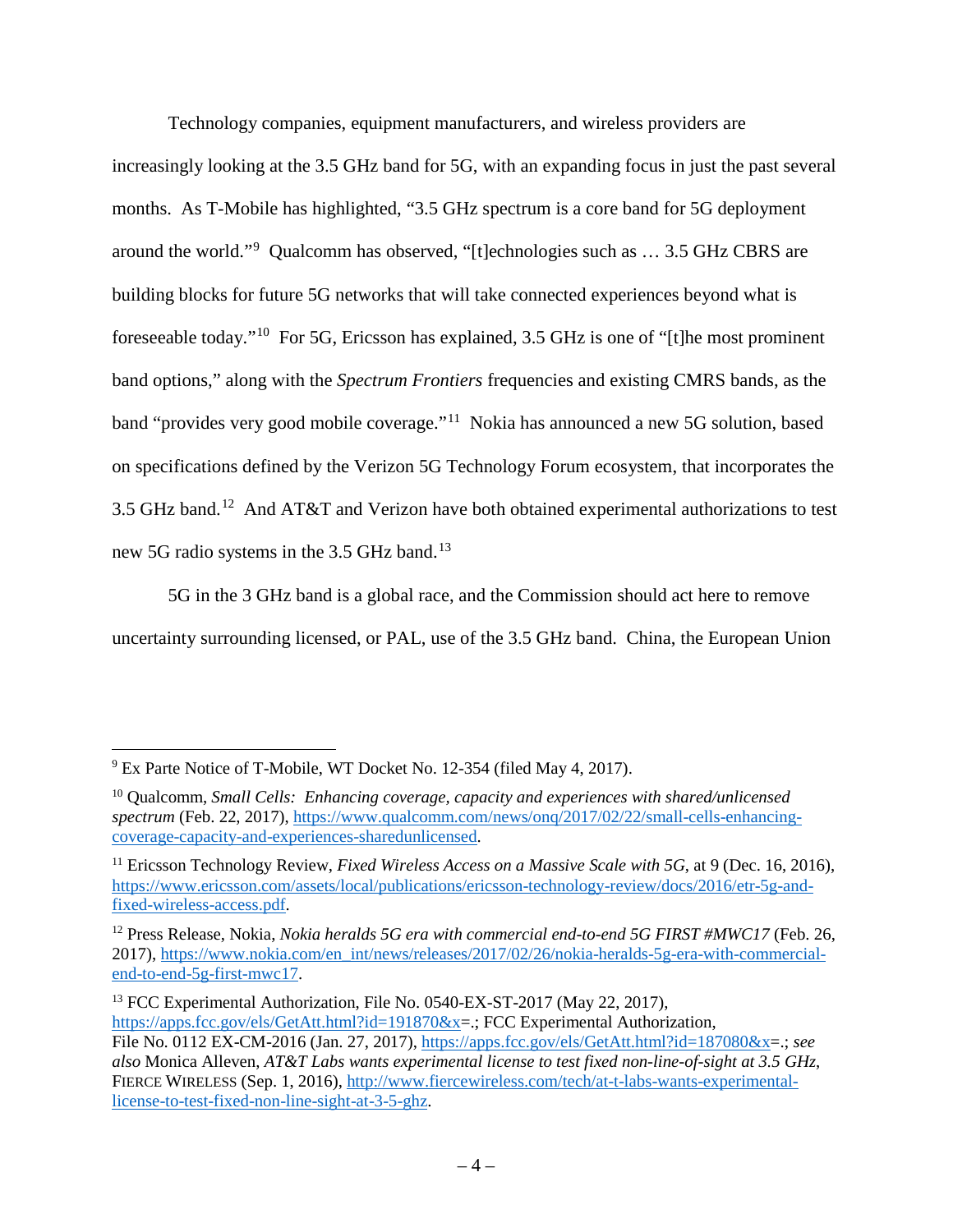("EU"), an EU/Brazil joint partnership, Japan, Russia, and South Korea are all working to develop 5G in the 3 GHz band.



#### **GLOBAL INTEREST IN USE OF THE 3 GHz BAND FOR 5G**

Sources:

- 1. EU: EUROPEAN COMMISSION: 5G for Europe: An Action Plan, dated 14.9.2016<br>2. Japan: NTT DoCoMo input to 3GPP RAN4
- Japan: NTT DoCoMo input to 3GPP RAN4
- 3. S. Korea: Korea Telecom input to 3GPP RAN4
- 4. China: China Telecom and China Unicom input to 3GPP RAN4
- 5. US: 3550-3700: FCC CBRS Band

With the right policies in place, the mobile wireless industry will continue to have a profound impact on U.S. economic growth. One recent study estimates that wireless operators will invest \$275 billion dollars in 5G over seven years and projects that 5G will boost the U.S. GDP by \$500 billion.<sup>[14](#page-6-0)</sup> But this can only occur if government sets policies that welcome investment. CTIA agrees that the 3.5 GHz band is an "experimental band," and the novel three-

<span id="page-6-0"></span><sup>&</sup>lt;sup>14</sup> See How 5G Can Help Municipalities Become Vibrant Smart Cities, ACCENTURE STRATEGY, at 1, 3 (Jan. 12, 2017), [http://www.ctia.org/docs/default-source/default-document-library/how-5g-can-help](http://www.ctia.org/docs/default-source/default-document-library/how-5g-can-help-municipalities-become-vibrant-smart-cities-accenture.pdf)[municipalities-become-vibrant-smart-cities-accenture.pdf.](http://www.ctia.org/docs/default-source/default-document-library/how-5g-can-help-municipalities-become-vibrant-smart-cities-accenture.pdf)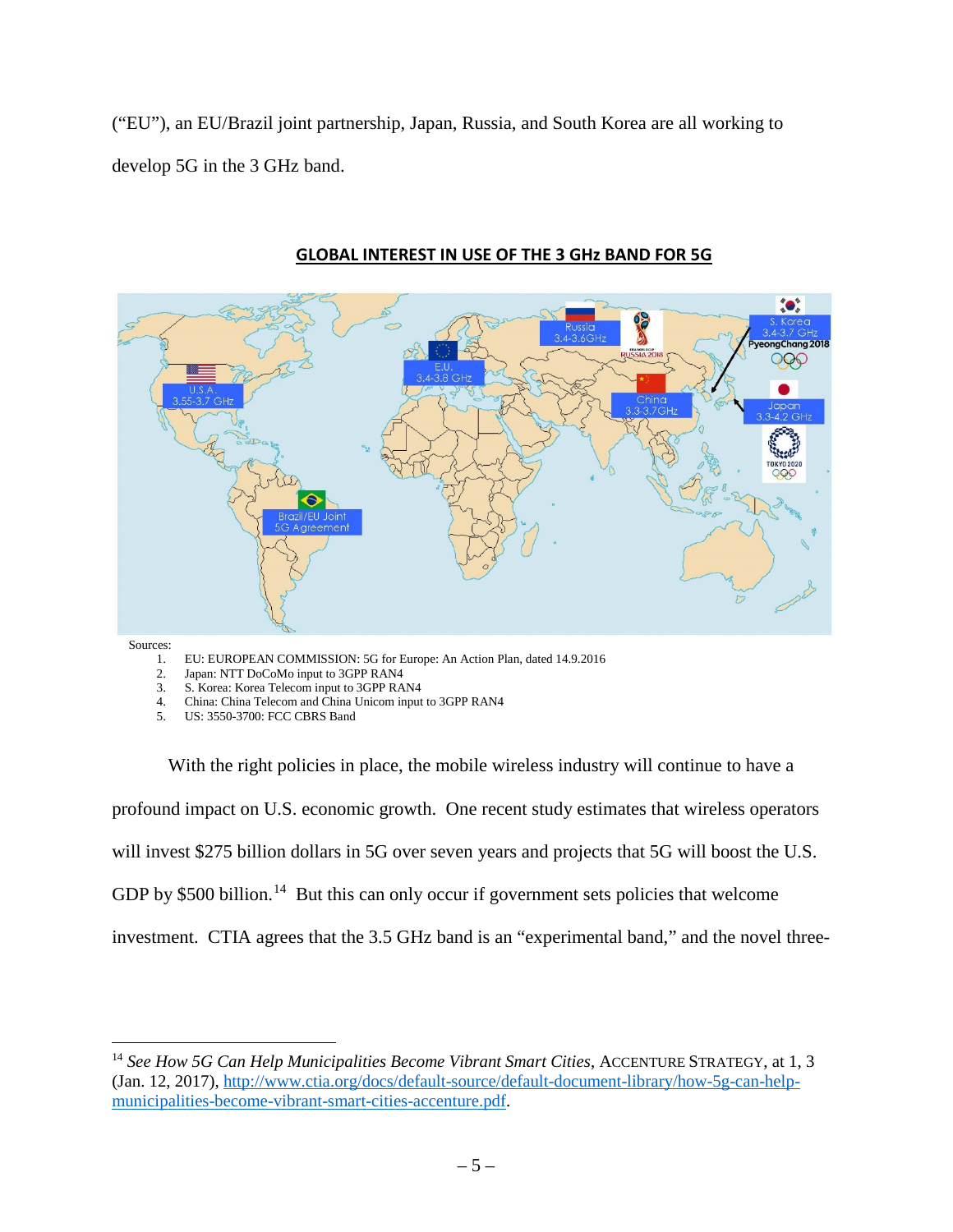tiered CBRS framework can be improved with the greater investment certainty that the proposed changes would provide*.*

### <span id="page-7-0"></span>**III. THE COMMISSION SHOULD AUTHORIZE PRIORITY ACCESS LICENSES ON STANDARD, TEN-YEAR LICENSE TERMS WITH AN EXPECTATION OF RENEWAL TO PROMOTE INVESTMENT.**

The current three-year PAL term with no ongoing right of renewal creates a risk that a PAL licensee will invest in a license at auction, purchase and deploy equipment, incorporate 3.5 GHz into its end-user devices, and then face stranded investment in just three or six years.<sup>15</sup> These prospects diminish the attractiveness of PALs, reduce investment and innovation in the band, and limit the potential of the three-tiered CBRS spectrum access regime to succeed. A far better course is to amend the PAL rules and provide standard, ten-year license terms with an expectation of renewal.

The PAL model seeks to offer wireless providers the assured access and interference protection they deem essential for the quality of service they offer in today's highly competitive wireless marketplace. Providers are willing to pay for those rights at auction, and the licensed model provides the certainty they need to invest in the band. The Commission's decision to adopt the Priority Access tier in the CBRS framework is recognition of that dynamic. However, the current PAL licensing scheme, with short, three-year license terms and no renewal expectancy, severely undercuts the usefulness of a licensed tier. A provider's "option" to downgrade and operate on a GAA basis following the loss of a PAL in a subsequent auction does not provide the necessary certainty to justify investments in the band, [16](#page-7-2) primarily because the

<span id="page-7-1"></span><sup>&</sup>lt;sup>15</sup> The Commission adopted three-year license terms, but stated that "solely during the first application" window, we will permit an applicant to apply for up to two consecutive three-year terms for any given PAL available during such first application window, for a total of six years." *3.5 GHz Order*, 30 FCC Rcd at 3994-95 ¶ 105; *see also 3.5 GHz Order on Reconsideration* at 5021 ¶ 43.

<span id="page-7-2"></span><sup>16</sup> *3.5 GHz Order*, 30 FCC Rcd at 3996 ¶ 109.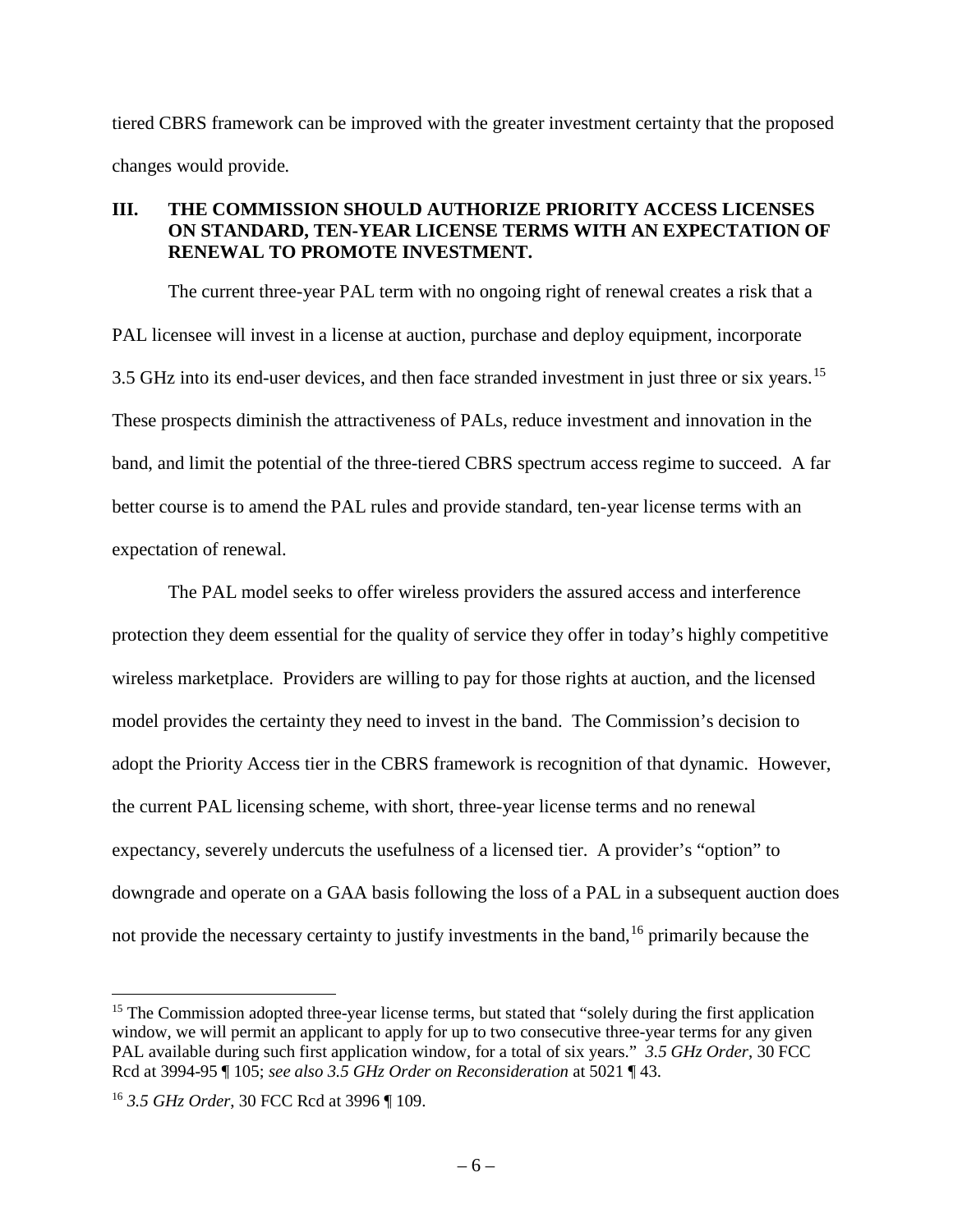GAA tier does not provide for interference protection from other CBRS users.<sup>17</sup> And in areas where demand for spectrum is high, there is no certainty that carriers who invested in the band as PAL operators will have sufficient access to GAA spectrum.

The record in the proceeding provides ample evidence regarding the resources, time, and investment required to achieve a successful network buildout and the challenges posed by the PALs' short license terms.<sup>18</sup> For example, Ericsson highlighted that "infrastructure investment" certainty and QoS . . . typically require multi-year planning and deployment horizons . . . *e.g.*, to obtain site permissions, ensure coverage, [and] provide contiguous mobility . . . and additional time thereafter to yield reasonable returns to long-term infrastructure investors."<sup>19</sup> These factors are magnified in the 3.5 GHz band given the complexity of rolling out the high number of small cell deployments expected in the band. Providers are already facing significant challenges in deploying small cell infrastructure across the United States, including long delays in obtaining siting approvals and high fees imposed by localities for outdoor deployments.<sup>20</sup> And indoor deployments carry similar obstacles given the need to negotiate with building owners. Further, deploying service in a new band requires standards development, certification, and production of new equipment, and the introduction of a new frequency band into end-user devices. A short-term license is not a strong foundation when accounting for these challenges.

<span id="page-8-0"></span> $17$  *Id.* 

<span id="page-8-1"></span><sup>18</sup> *See, e.g.*, Comments of Qualcomm, GN Docket No. 12-354, at 6-12 (filed July 14, 2014); Comments of T-Mobile, GN Docket No. 12-354, at 8-11 (filed July 14, 2014); Comments of Alcatel Lucent, GN Docket No. 12-354, at 3-6 (filed July 14, 2014); Comments of Nokia, GN Docket No. 12-354, at 13-16 (filed July 14, 2014).

<span id="page-8-2"></span><sup>&</sup>lt;sup>19</sup> Comments of Ericsson, GN Docket No. 12-354, at 7 (filed Dec. 5, 2013).

<span id="page-8-3"></span><sup>20</sup> *See, e.g.*, *Comment Sought on Streamlining Deployment of Small Cell Infrastructure by Improving Wireless Siting Policies*, Public Notice, 31 FCC Rcd 13360 (WTB 2016); *Accelerating Wireless Broadband Deployment by Removing Barriers to Infrastructure Investment*, Notice of Proposed Rulemaking and Notice of Inquiry, 32 FCC Rcd 3330 (2017); *see also* Comments of CTIA, WT Docket No. 16-421 (filed Mar. 8, 2017); Reply Comments of CTIA, WT Docket No. 16-421 (filed Apr. 7, 2017).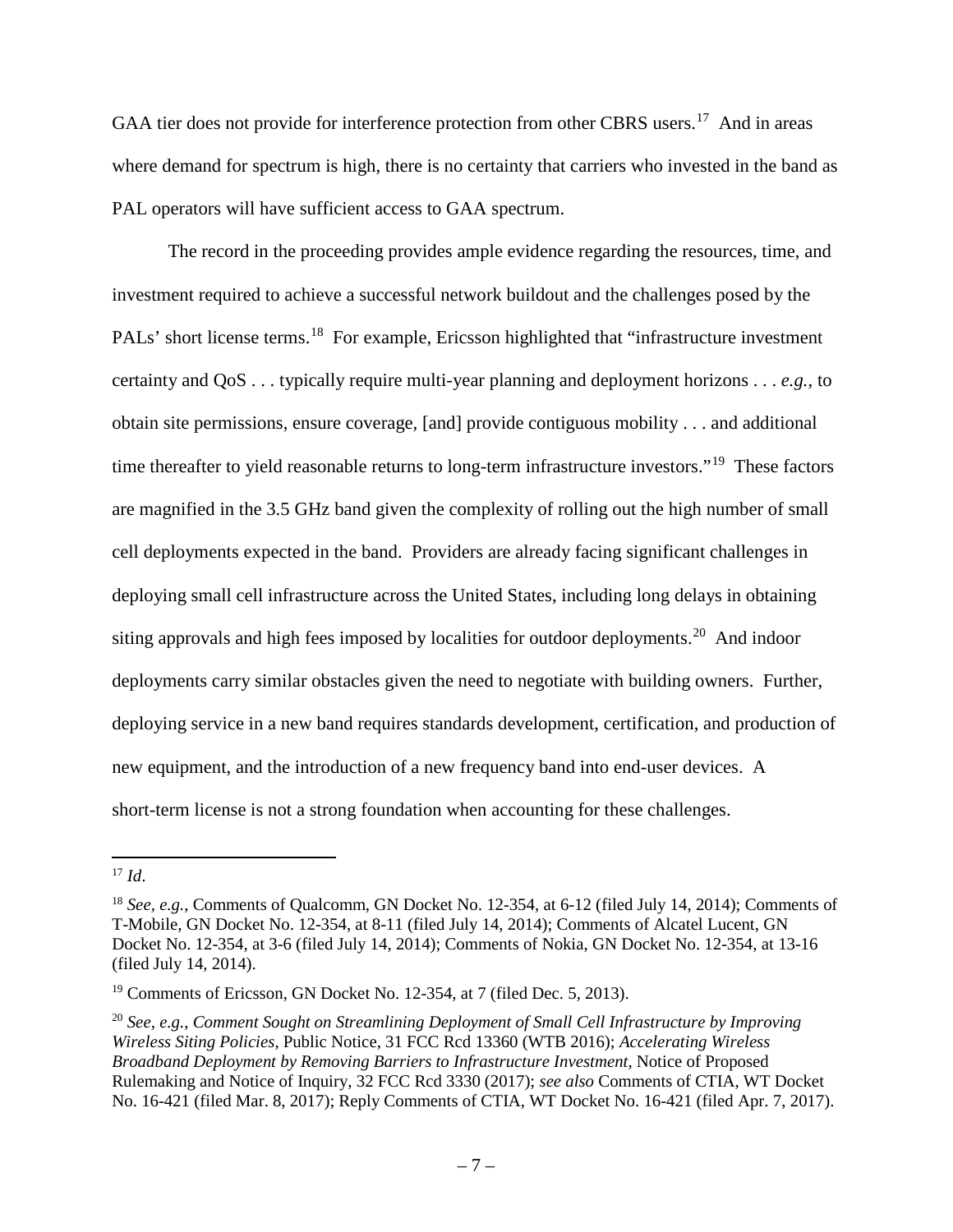The Commission's original three-year license term approach did not fully account for the economics involved in outdoor, area-wide network buildouts. Its conclusions relied on a single study that analyzed indoor deployments only, distinguishing indoor from outdoor due to the "site acquisition challenges and build costs" associated with outdoor network buildout.<sup>21</sup> The Commission was correct to acknowledge the "cost hurdle" of outdoor deployments, $^{22}$  $^{22}$  $^{22}$  yet it adopted a three-year term that, even if appropriate for indoor deployments (which CTIA does not concede), further hobbles outdoor operations. Some providers may well choose to incorporate 3.5 GHz PAL spectrum into their ubiquitous outdoor wide-area networks. In that case, the economics of deploying a vast network of small cells, including administrative costs and delays required to gain siting approval for a multitude of small cell deployments, will likely be much higher than a traditional Wi-Fi deployment over a limited geographic scope. The PAL licensing term and renewal policy should promote, not upset, such use cases.

A ten-year license term, combined with an expectation of renewal, will provide greater incentive to invest in PALs. Renewal expectancy also will eliminate the uncertainty of having to regularly participate in auctions to retain access to PALs. And an auction is not necessary to achieve market-oriented reassignment of spectrum, as the Commission had posited.<sup>23</sup> The Commission adopted secondary market rules for that purpose, and those rules ensure that PAL spectrum is put to its highest and best use, without invoking a bureaucratic government process that creates uncertainty for investors.

<span id="page-9-0"></span> <sup>21</sup> Andrew Mackay, *Cost Optimised Indoor Coverage*, CISCO SYSTEMS (Sept. 13, 2014), [https://communities.cisco.com/community/solutions/sp/mobility/blog/2014/09/13/cost-optimised-indoor](https://communities.cisco.com/community/solutions/sp/mobility/blog/2014/09/13/cost-optimised-indoor-coverage)[coverage](https://communities.cisco.com/community/solutions/sp/mobility/blog/2014/09/13/cost-optimised-indoor-coverage) (cited in *3.5 GHz Order*, 30 FCC Rcd at 3996 ¶ 110).

<span id="page-9-1"></span><sup>22</sup> *3.5 GHz Order*, 30 FCC Rcd at 3996 ¶ 110.

<span id="page-9-2"></span><sup>23</sup> *3.5 GHz Order on Reconsideration*, 31 FCC Rcd at 5023 ¶ 44.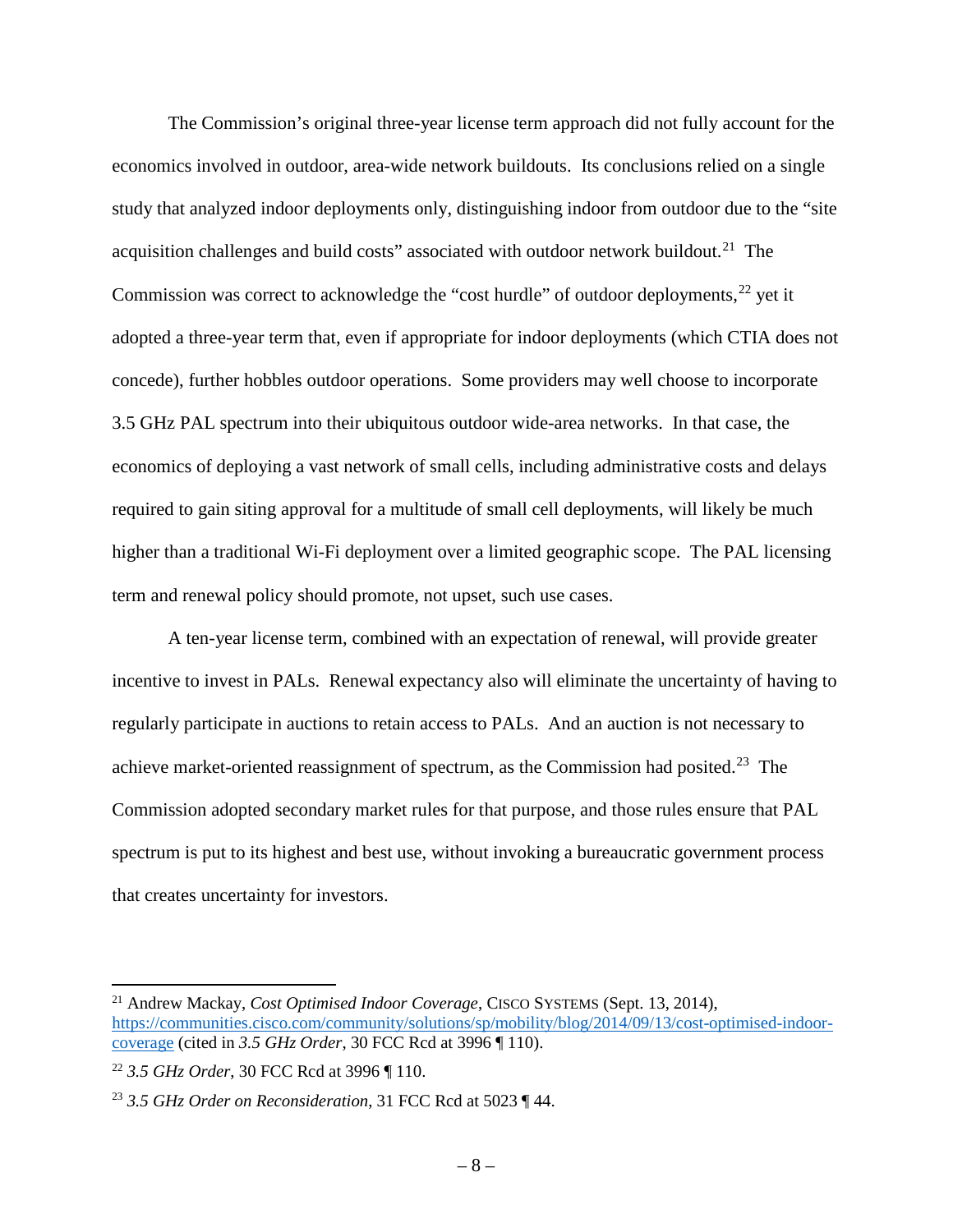The ten-year licensing scheme is consistent with the Commission's proven approach in many other bands, including the rules for the H Block, AWS-3, and AWS-4 bands,  $^{24}$  $^{24}$  $^{24}$  and for the repurposed 600 MHz band in the Incentive Auction proceeding.<sup>25</sup> This proven approach has helped make the United States the global leader in wireless. And the Commission recognized the success of this approach in the rules it adopted in the *Spectrum Frontiers* proceeding for the 28 GHz, 37 GHz, and 39 GHz bands,<sup>[26](#page-10-3)</sup> additional bands expected to be used for small cell deployments.

As the Commission embarks on the CBRS three-tiered experiment, there is no need to overlay added uncertainty onto the CBRS framework. The Commission should improve incentives for investment in the CBRS framework by adopting a ten-year license term with an expectation of renewal, consistent with long-standing Commission licensing models.

# <span id="page-10-0"></span>**IV. THE COMMISSION SHOULD ASSIGN PRIORITY ACCESS LICENSES ON A PARTIAL ECONOMIC AREA BASIS INSTEAD OF CENSUS TRACTS TO SIMPLIFY THE LICENSING SCHEME AND REDUCE INTERFERENCE RISKS.**

There are more than 74,000 census tracts in the United States, and the current rules' approach to licensing PALs on a census tract basis will result in up to 518,000 PALs. This is a far more complicated licensing scheme than is necessary to put this spectrum to good use and one that creates unnecessary interference risks given the extensive border areas between different licensees operating in adjacent census tracts. Census tract licensing, moreover, will be unnecessarily challenging for SAS administration and for licensees themselves to manage. The

<span id="page-10-1"></span> <sup>24</sup> *See* 47 C.F.R. § 27.13.

<span id="page-10-2"></span><sup>25</sup> *Expanding the Economic and Innovation Opportunities of Spectrum Through Incentive Auctions*, Report and Order, 29 FCC Rcd 6567 (2014) ("*Incentive Auction Order*").

<span id="page-10-3"></span><sup>26</sup> *Use of Spectrum Bands Above 24 GHz for Mobile Radio Services*, Report and Order, 31 FCC Rcd 8014, 8077-78 ¶¶ 174-177 (2016).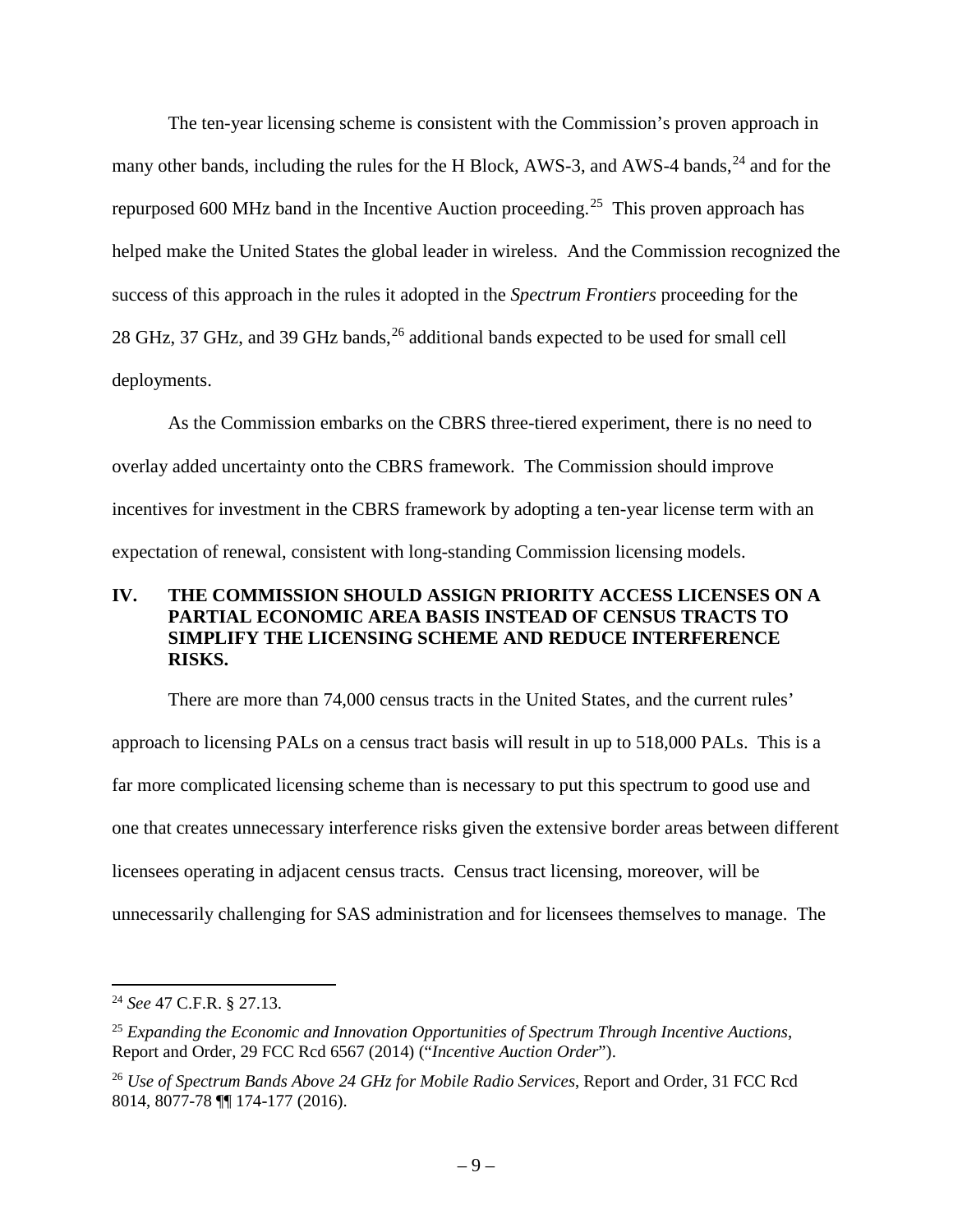three-tiered spectrum access regime is novel enough without introducing a licensing framework comprised of 74,000 geographic areas. The Commission should instead license PALs on a Partial Economic Area basis, of which there are a more manageable 416 in the United States.

PEAs offer sufficient flexibility to achieve the Commission's goals in CBRS licensing: "to establish the geographic component of PALs in a way that allows flexible and targeted network deployments, promoting intensive and efficient use of the spectrum, but also allowing easy aggregation to accommodate a larger network footprint."[27](#page-11-0) PEAs allow flexible and targeted networks, and their increased size reduces border areas and accompanying risks for interference as well as administrative burdens for the Commission, SAS Administrators, and licensees alike. In contrast, licensing PALs on a census tract basis results in clear harms: increased auction complexity, increased interference concerns, and increased administrative burdens.

Licensing PALs using PEAs will continue to enable opportunities for those providers interested in micro-targeting service in smaller areas. First, the existing secondary market rules allow PAL licensees to lease any portion of their spectrum or license outside of their PAL Protection Area, which allows lessees to provide service to targeted areas.<sup>28</sup> To further opportunities in smaller coverage areas, the Commission should consider revising its rules to allow for PAL partitioning and disaggregation in secondary market transactions so that dynamic market forces, not static regulations, can ensure the spectrum is put it to its highest, best, and

<span id="page-11-0"></span> <sup>27</sup> *3.5 GHz* Order, 30 FCC Rcd at 3991 ¶ 96.

<span id="page-11-1"></span><sup>28</sup> *3.5 GHz Order on Reconsideration*, 31 FCC Rcd at 5077 ¶ 228.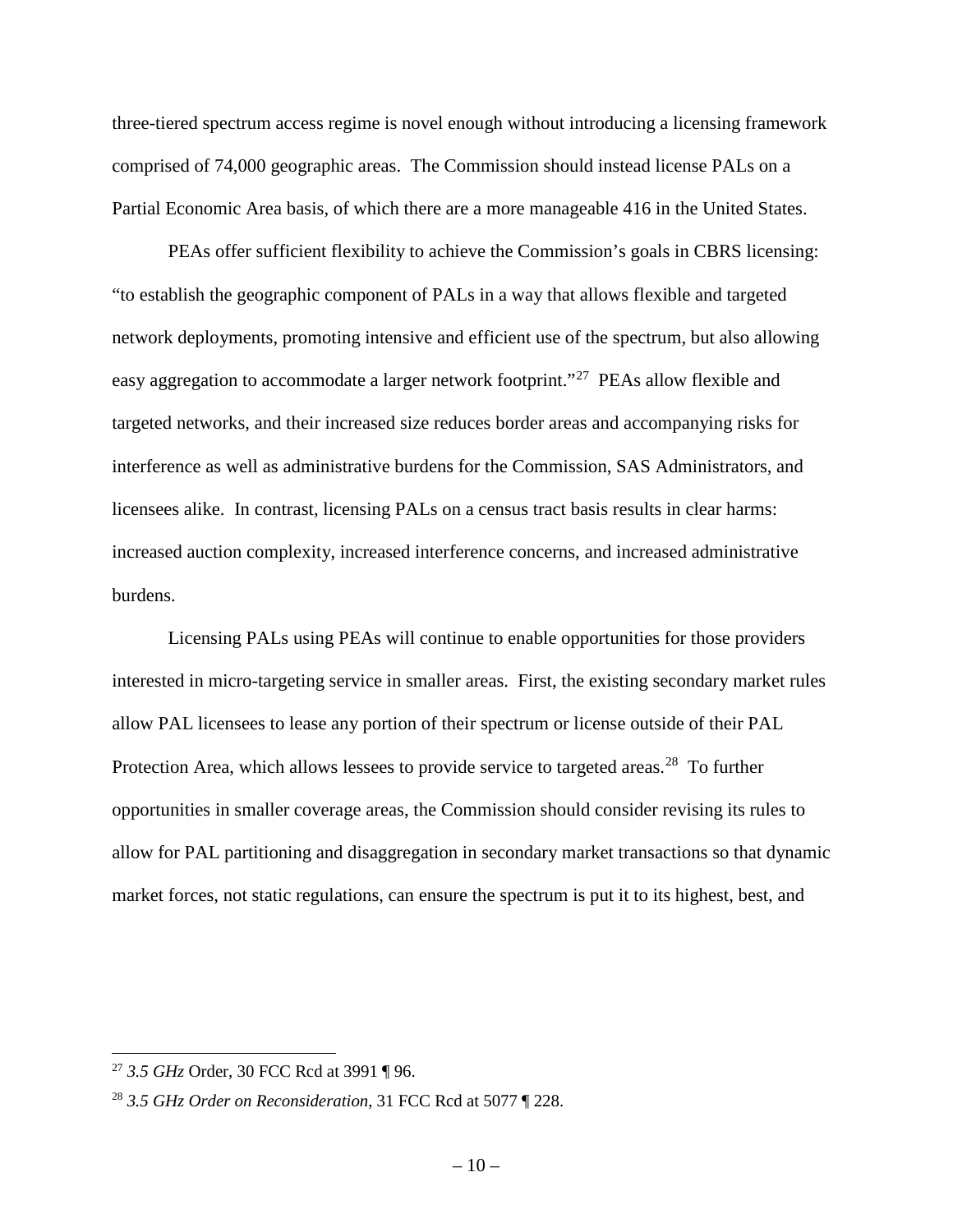most efficient use.<sup>29</sup> More broadly, smaller, micro-targeting providers willing to operate on the GAA tier can gain access to 3.5 GHz spectrum on a GAA basis.

The Commission adopted the use of PEAs in the Incentive Auction proceeding, finding that PEAs "will promote participation by both larger and smaller wireless providers, including rural providers, and encourage new entrants."<sup>30</sup> PEA licensing "encourage<sup>[s]</sup> entry by providers that contemplate offering wireless broadband service on a localized basis. . . . [L]icensing by PEAs will best promote entry into the market by the broadest range of potential wireless service providers without unduly complicating the auction."[31](#page-12-3) The Commission should use the same area-wide licensing framework here.

## <span id="page-12-0"></span>**V. SAS ADMINISTRATORS SHOULD PROTECT CBSD REGISTRATION INFORMATION.**

SAS Administrators should not be required, or permitted, to make CBSD registration information public.<sup>[32](#page-12-4)</sup> Beyond concerns about competition and personal privacy, the Commission should take into account cybersecurity and national security concerns, which were not addressed in the *3.5 GHz Order* or *3.5 GHz Order on Reconsideration*. There is no countervailing benefit to publicly disclosing CBSD registration information to outweigh the potential harms. SAS Administrators are separately required to work with each other to coordinate frequency assignments and avoid interference between CBSDs. Members of the public can therefore coordinate with a SAS to determine where they can deploy CBSDs on a GAA basis. Disclosing

<span id="page-12-1"></span><sup>&</sup>lt;sup>29</sup> *Id.* at 5077 ¶ 229 (explaining that "relatively short license terms and small license areas" render partitioning and disaggregation more administratively burdensome and less useful than in spectrum bands with longer license terms and larger geographic license areas).

<span id="page-12-2"></span><sup>30</sup> *Incentive Auction Order*, 29 FCC Rcd at 6585 ¶ 44.

<span id="page-12-3"></span><sup>31</sup> *Id*. at 6597 ¶ 71.

<span id="page-12-4"></span><sup>32</sup> *See* 47 C.F.R. § 96.55(a)(3) ("SAS Administrators must make CBSD registration information available to the general public, but they must obfuscate the identities of the licensees providing the information for any public disclosures").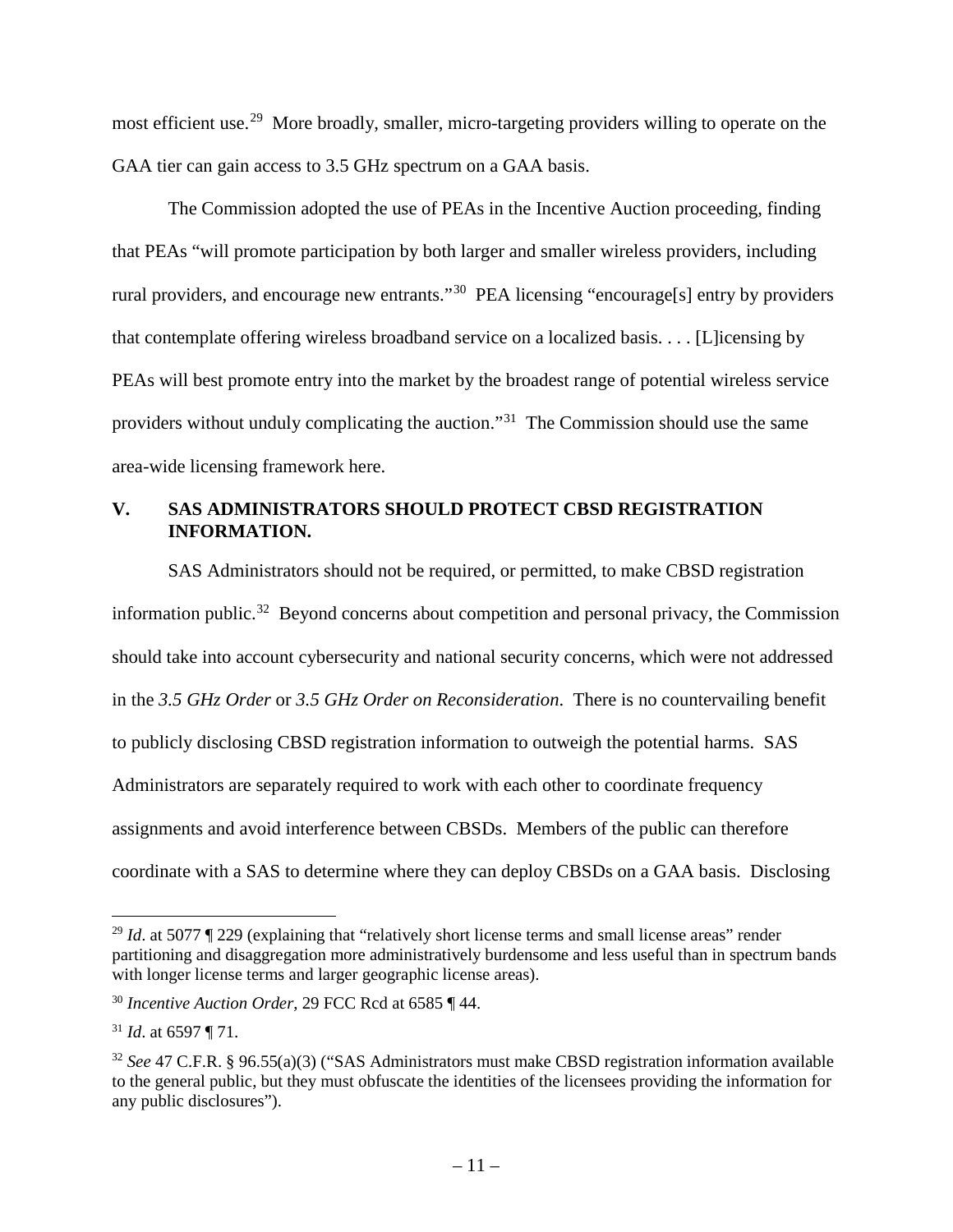CBSD registration information to the public will not fulfill any unaddressed need and such disclosure should not be required or permitted.

As the Commission recognized in the *3.5 GHz Order*, "network owners may not desire release of information related to network deployments and configurations to the public in a manner that could compromise personal privacy or affect competitive interests."<sup>33</sup> The Commission's requirement that SAS Administrators obfuscate licensees' identities in making the CBSD registration information public does not adequately address these concerns.<sup>34</sup> Production of such information could provide a bad actor the ability to identify actual users or greater precision to commit a malicious act against a particular network deployment. The CBRS rules do not account for this risk and should be amended to prohibit the public disclosure of CBSD registration information. When combined with the results of PAL auctions, which are expected to be public, this information is likely to raise both competitive and personal privacy concerns. And on the security front, CBSD registration requirements include geolocation data and information on whether the CBSD will be operated indoors or outdoors.[35](#page-13-3)

<span id="page-13-1"></span><span id="page-13-0"></span> <sup>33</sup> *3.5 GHz Order*, 30 FCC Rcd at 4057 ¶ 327.

<span id="page-13-2"></span><sup>34</sup> *Id*.; *see also* 47 C.F.R. §96.55(a)(3).

<span id="page-13-3"></span><sup>35</sup> 47 C.F.R. §§ 96.39(c), 96.43(b).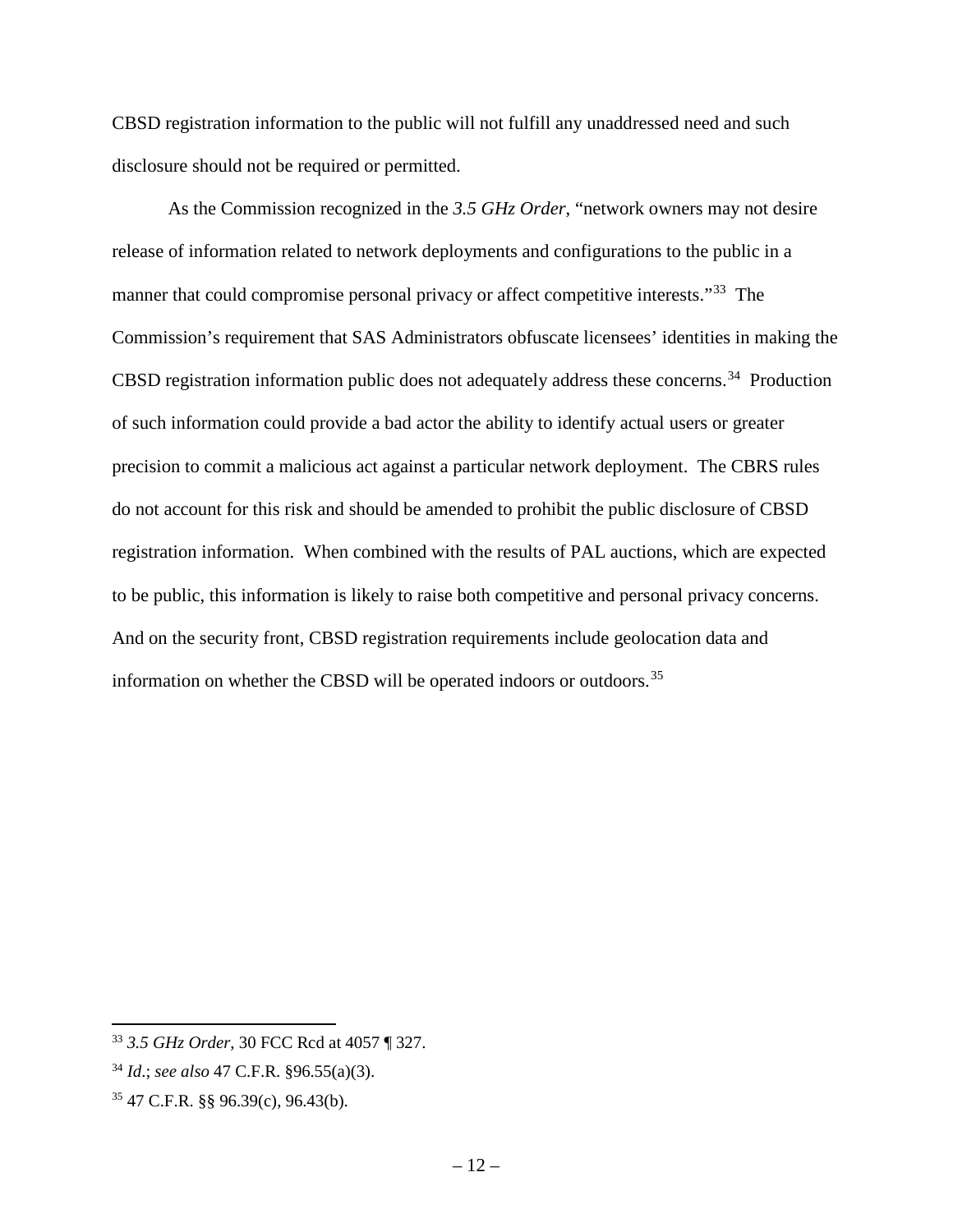### **VI. CONCLUSION.**

For the reasons set forth above, the Commission should initiate a rulemaking proceeding to make limited changes to the 3.5 GHz spectrum sharing regime on an expedited basis to encourage investment without delaying the provision of service in the band.

Respectfully submitted,

/s/ *Brian M. Josef*

Brian M. Josef Assistant Vice President, Regulatory Affairs

Thomas C. Power Senior Vice President, General Counsel

Scott K. Bergmann Vice President, Regulatory Affairs

Kara D. Romagnino Director, Regulatory Affairs

# **CTIA**

1400 Sixteenth Street, NW, Suite 600 Washington, DC 20036 (202) 785-0081

Dated: June 16, 2017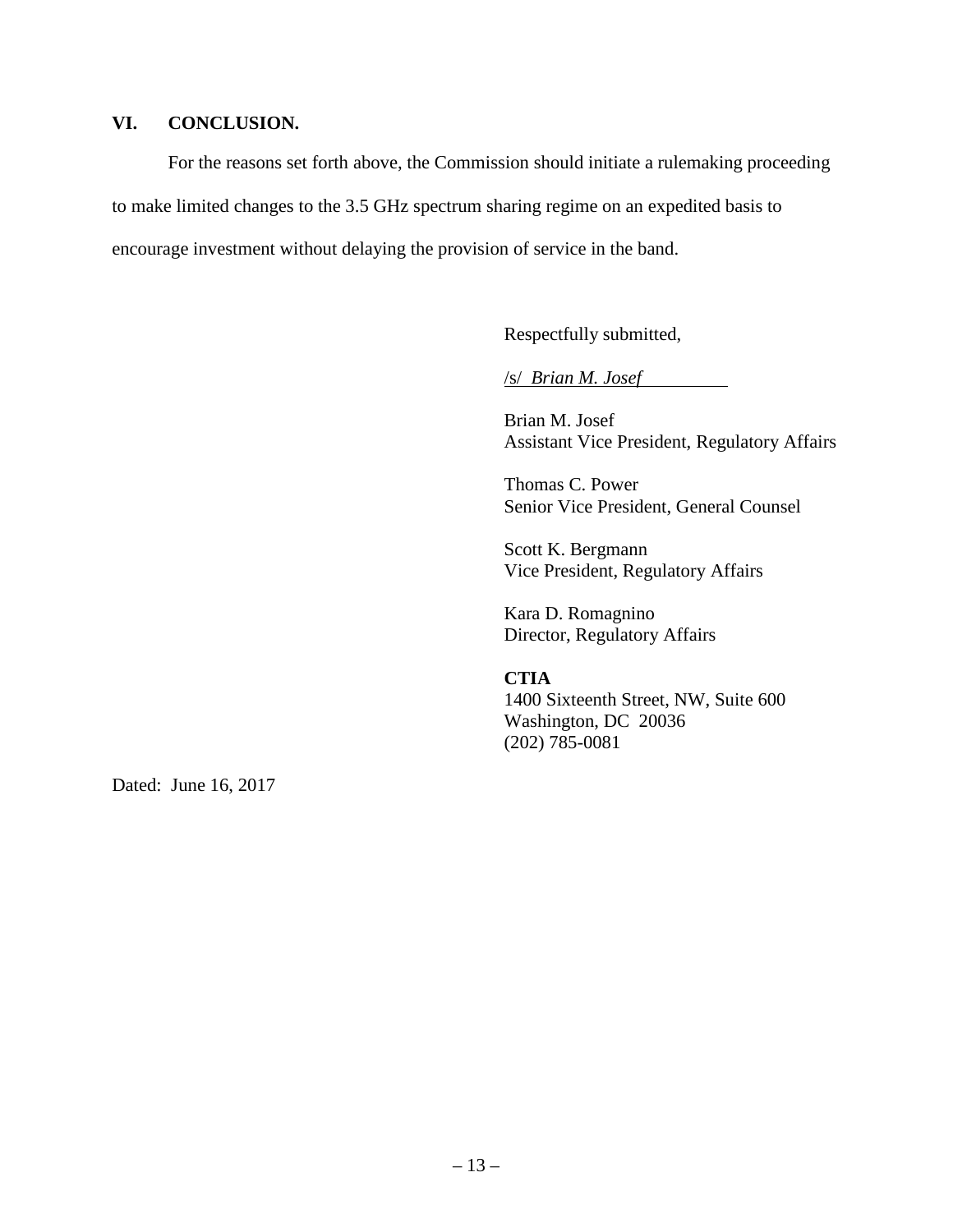# **APPENDIX A**

## **Text of Proposed Rules**

Part 96 of Part 47 of the Code of Federal Regulations ("CFR") shall be amended as set forth below:

1. Section 96.3 is amended as follows:

### **§ 96.3 Definitions.**

#### \*\*\*\*\*

*Census tract*. Statistical subdivsions of a county or equivalent entity that are updated prior to each decennial census as part of the Census Bureau's Participant Statistical Areas Program. Census tracts are defined by the United States Census Bureau and census tract maps can be found at http://www.census.gov. For purposes of this part, Census Tracts shall be defined as they were in the 2010 United States Census. The Commission may from time to time update this definition to reflect boundaries used in subsequent decennial Census definitions.

#### \*\*\*\*\*

*License area*. The geographic area of a PAL. Each License Area consists of one Partial Economic Area.

#### \*\*\*\*\*

*Partial Economic Area*. Partial Economic Areas (PEAs) are defined by the Public Notice: Wireless Telecommunications Bureau Provides Details About Partial Economic Areas," DA 14- 759, dated June 2, 2014. The service areas of PEAs that border the U.S. coastline of the Gulf of Mexico extend 12 nautical miles from the U.S. Gulf coastline. The service area of the Gulf of Mexico PEA that comprises the water area of the Gulf of Mexico extends from 12 nautical miles off the U.S. Gulf coast outward into the Gulf. Maps of the PEAs and the Federal Register notice that established the 416 PEAs are available for public inspection and copying at the Reference Center, Room CY A-257, 445 12th St. SW., Washington, DC 20554.

2. Section 96.25 is amended to read as follows:

# **§ 96.25 Priority Access Licenses**.

#### \*\*\*\*\*

(b)

\*\*\*\*\*

(3) Each PAL has a ten-year license term from the date of issuance or renewal. Licensees must file a renewal application in accordance with the provisions of Section 1.949.